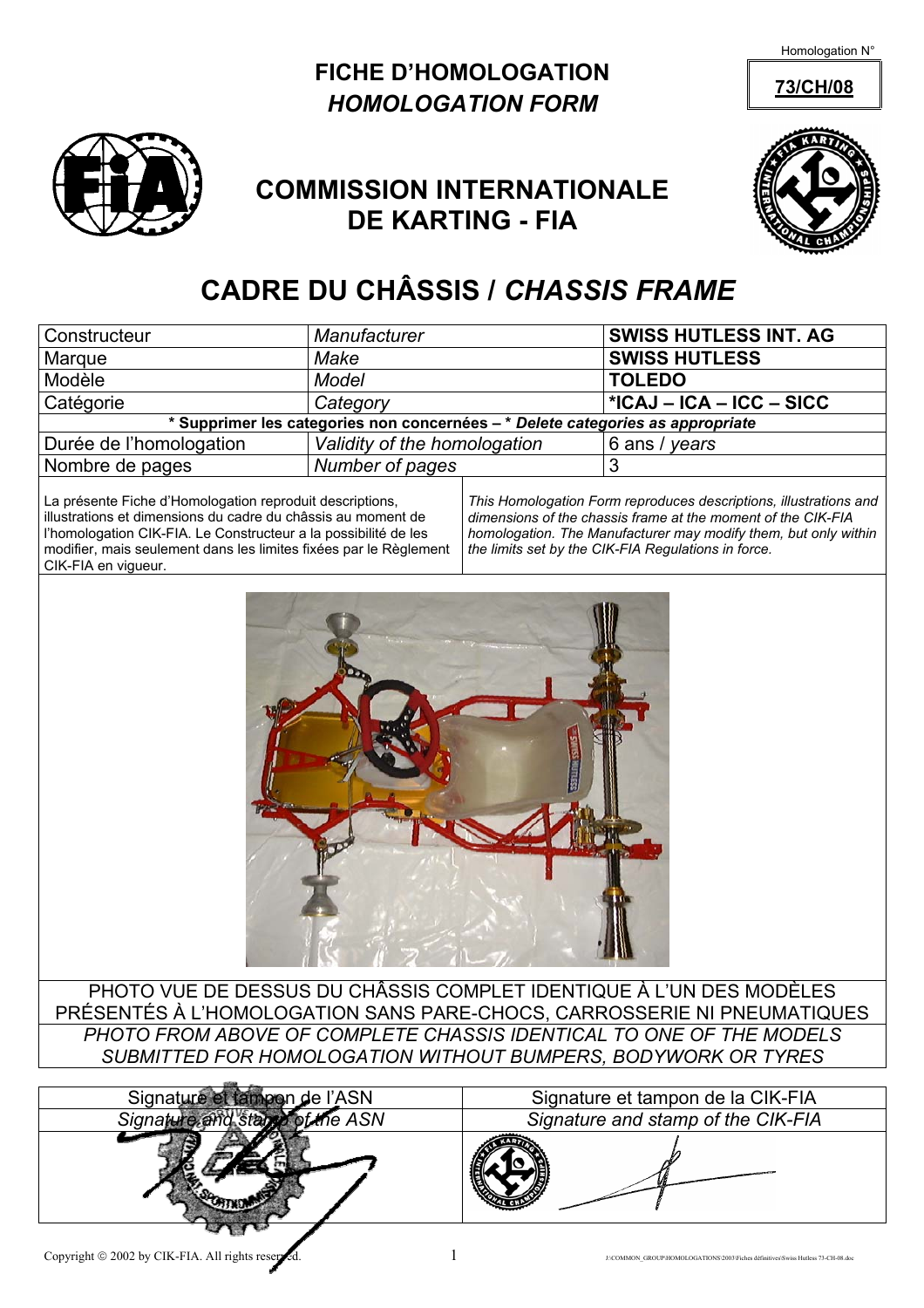

**73/CH/08**